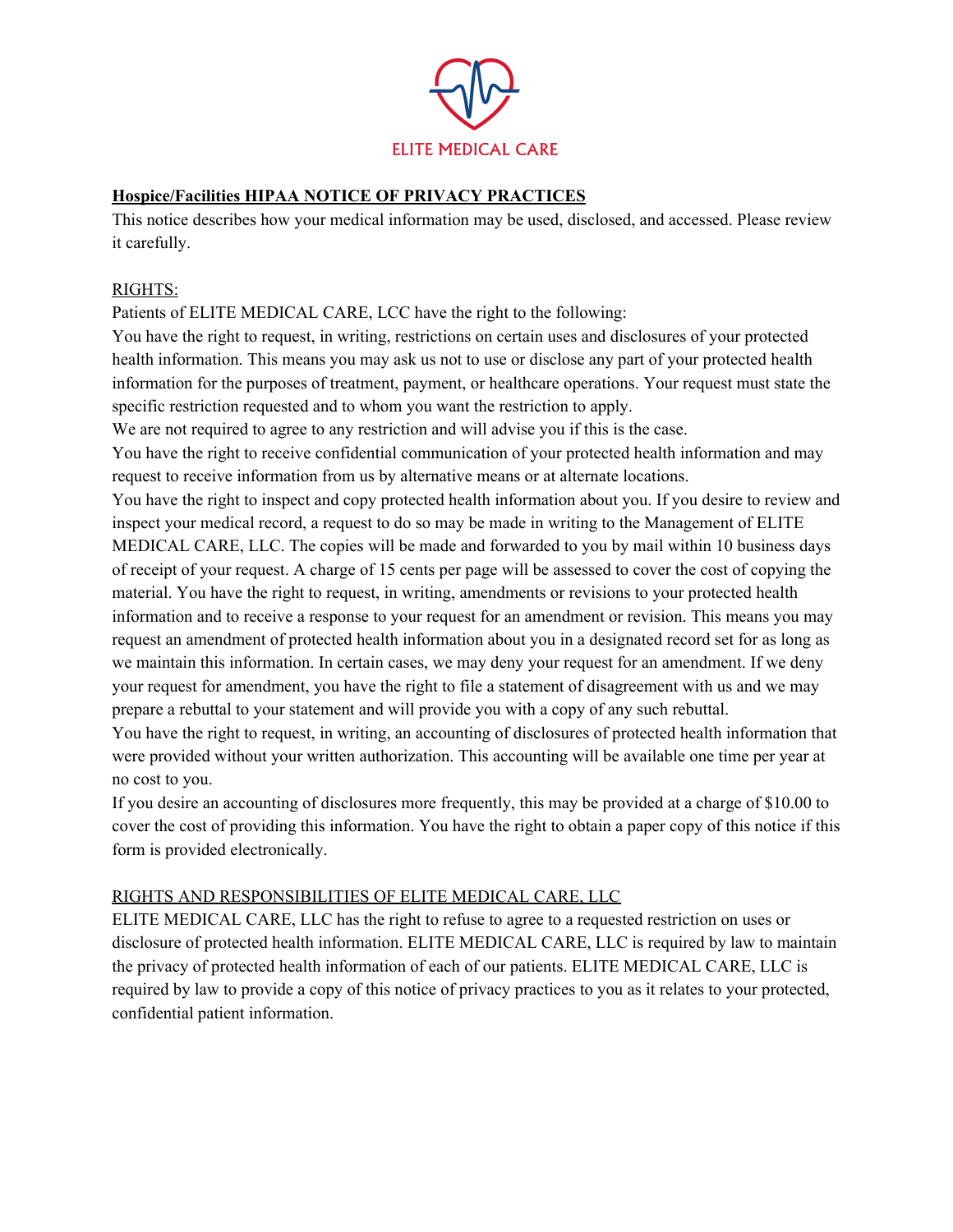

#### USES OR DISCLOSURES

ELITE MEDICAL CARE, LLC shall from time to time provide information about you without requesting specific authorization for treatment, payment, and health care operations. This is not a complete listing, but is provided as an example of how the information may be used:

# TREATMENT

The staff of ELITE MEDICAL CARE, LLC may confer about your needs and will share pertinent information about you as needed for on-call coverage. The staff may share protected health information about you with other agencies providing care to you.

# PAYMENT

Information about your health will be shared with your insurance company to provide the information they require in order to pay your claim for the services rendered. We may also disclose medical information to your insurance company to obtain prior authorization for treatment and procedures.

## HEALTH CARE OPERATIONS

ELITE MEDICAL CARE, LLC may use health information for operations and activities such as quality control, quality assurance, and financial planning that are necessary for ELITE MEDICAL CARE, LLC to provide efficient and quality care for our patients.

## SCHEDULING REMINDERS

ELITE MEDICAL CARE, LLC will contact you by telephone to schedule delivery of services. If you do not wish to have these reminders by telephone, please contact the office.

## SITUATIONS WHICH DO NOT REQUIRE AUTHORIZATION:

We are allowed to release medical information about you, to the following with authorization:

## PUBLIC HEALTH ACTIVITIES

ELITE MEDICAL CARE, LLC may disclose medical information about you for public health activities such as control of disease, injury, or disability, reporting of births and deaths, reporting of child/elder abuse or neglect, reporting of medical adverse events, and in situations related to defective medical products.

#### MILITARY AND VETERANS

ELITE MEDICAL CARE, LLC may release medical information about you to military authorities if you are a member of the armed forces, for activities deemed necessary by appropriate military command authorities, for the purpose of determination by the Department of Veterans Affairs of your eligibility for benefits, or to foreign military authority if you are a member of that foreign military services. We may also disclose your protected health information to authorized federal officials for conducting national security and intelligence activities, including for the provision of protective services to the President of others legally authorized.